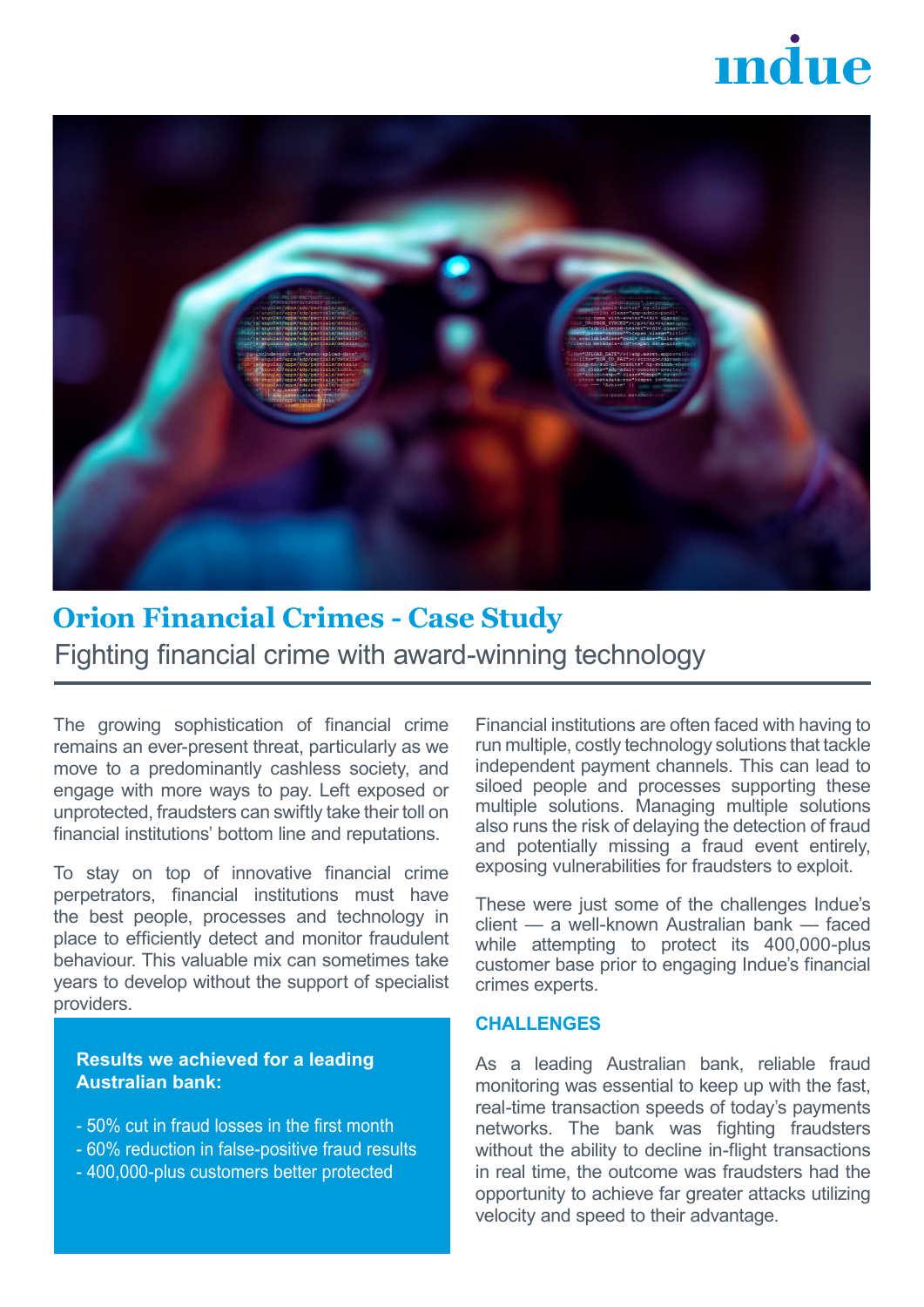# **Orion Financial Crimes Service Case Study**



The bank's incumbent technology was also returning significant false-positive fraud results, thereby clouding analyst assessments and creating cost inefficiencies for operations. This enabled real fraud to hide behind genuine behaviour, which was often missed during assessments.

Critically, fraud was being monitored only during office hours by the client's operations team. This often resulted in a backlog of events for next day review, while providing an opportunity for perpetrators to schedule attacks during out of hours and unmonitored periods.

#### **HOW INDUE HELPED: 5 key priorities**

**Shared vision**: Indue's financial crimes experts were able to see the bigger picture and work in partnership with the bank on their longer-term business planning goals and objectives, to provide a solution that could grow and adapt over time.

**Partnership**: The client was seeking a supplier who would take a true partnership approach. A partner who could work with them to co-create an integrated solution that could simplify the management of multiple payment channels and return better results than its existing provider.



**Collaboration:** A key success factor was the focus on collaboration between the client and Indue. The teams worked closely to ensure each other's strengths were being leveraged, that the client was listened to and understood, that there was clarity on the problems that needed solving, and that there was alignment on identifying technical challenges and key performance outcomes.

**Understanding:** Built on years of experience, the Indue team understands that the closer you can work with a client's team, the better the outcome. It was through establishing a close working relationship Indue was able to provide direction & guidance to help them decide how they wanted and needed to interact with the service. As the client was reshaping their own fraud management approach, Indue was able to provide guidance and counsel.

"Financial crime is a unique, fast-paced and often highly complicated problem to solve. It requires people, process and technology working together harmoniously to achieve results."

**Dean Wyatt, Head of Financial Crimes, Indue** 

**Feature Rich Service:** The bank required a 24x7 alert triage service thereby providing round the clock monitoring and protection for their 400k+ customer base. Powered by award-winning IBM Safer Payments, the Indue solution was able to reduce the risks associated with the client's multiple payment channels. Further, Indue's investigation Case Management tool made an outsourced service much easier to manage back in the clients own shop. Finally, the Indue aggregation model was able to deliver insights from across a broad range of industry financial crime learnings, providing the client with greater visibility of the financial crime landscape.

#### **Results, Return, Future Plans**

Following the implementation of Orion Financial Crimes Solution, the bank saw immediate results with card fraud losses cut by 50% in the first month alone. More fraud was detected through less alerts and false-positives reduced by 60%.

Better outcomes overall were achieved in prevention and detection by addressing both fraud and scams, and significantly reducing chargebacks to customers.